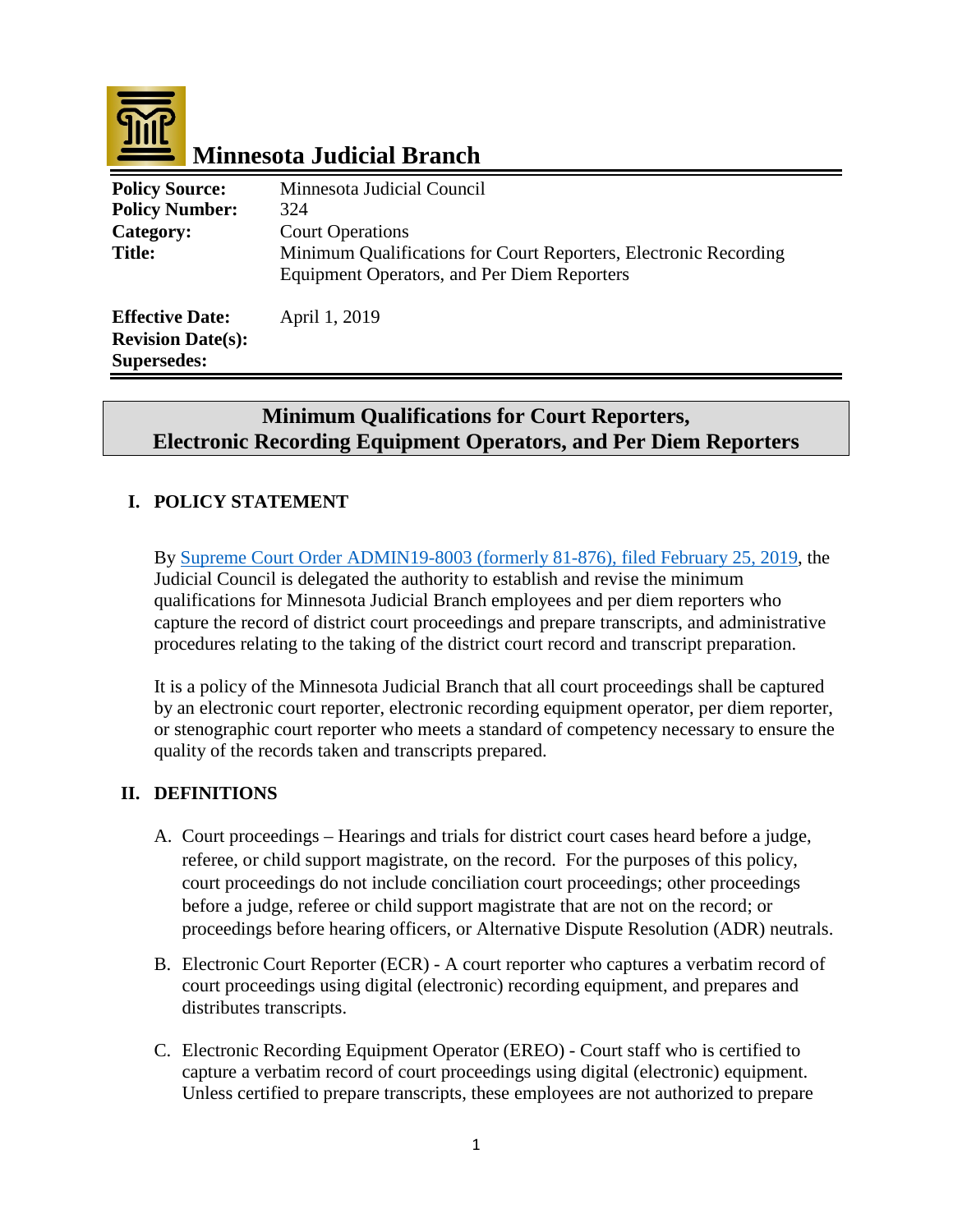transcripts of court proceedings. For purposes of this policy this definition of EREO includes court employees who are certified court reporters, but not currently serving as official court reporters.

- D. Per Diem Reporter A court reporter who is not an employee of the Minnesota Judicial Branch who is engaged on an as-needed basis to provide court reporting services, including transcript production, when an official court reporter is not available.
- E. Stenographic Court Reporter A court reporter who captures a verbatim record of court proceedings using a shorthand machine and prepares and distributes transcripts.

### **III. PROCESS**

- A. Stenographic Court Reporter A person seeking employment with the Branch for the position of official stenographic court reporter must meet the following minimum qualifications:
	- 1. Graduation from high school or equivalent; and
	- 2. Graduation from a court reporting school approved by the National Court Reporters Association (NCRA) within the past two years; or
	- 3. Compliance with one of the following:
		- a. Received a Registered Professional Reporter (RPR) designation from the NCRA; or
		- b. Received an equivalent certification from another state or territory of the United States, or professional court reporter association; or
		- c. Have been practicing proficiently as a professional stenographic reporter for the past two (2) years and within one (1) month of hire, accurately take a minimum of 20 minutes of court proceedings alongside a stenographic court reporter who has an RPR designation or certification as provided in clauses (a) or (b) , and then produce a transcript with 95% accuracy as described in (d) below; or
		- d. Obtain RPR designation from the NCRA within two years of hire. Pending receipt of the RPR designation, must, within one (1) month of hire, accurately take a minimum of 20 minutes of court proceedings alongside a stenographic court reporter who has an RPR designation or certification as provided in clauses (a) or (b), and then produce a transcript. The participating RPR certified stenographer will determine that Ninety-five (95) percent accuracy is achieved to successfully complete this requirement.

Stenographic court reporters who do not meet requirements as noted above must become certified by the Minnesota Judicial Branch or the American Association of Electronic Reporters and Transcribers (AAERT) as an Electronic Court Reporter within three months of hire, and take the record electronically until they are in compliance with a, b, c, or d above.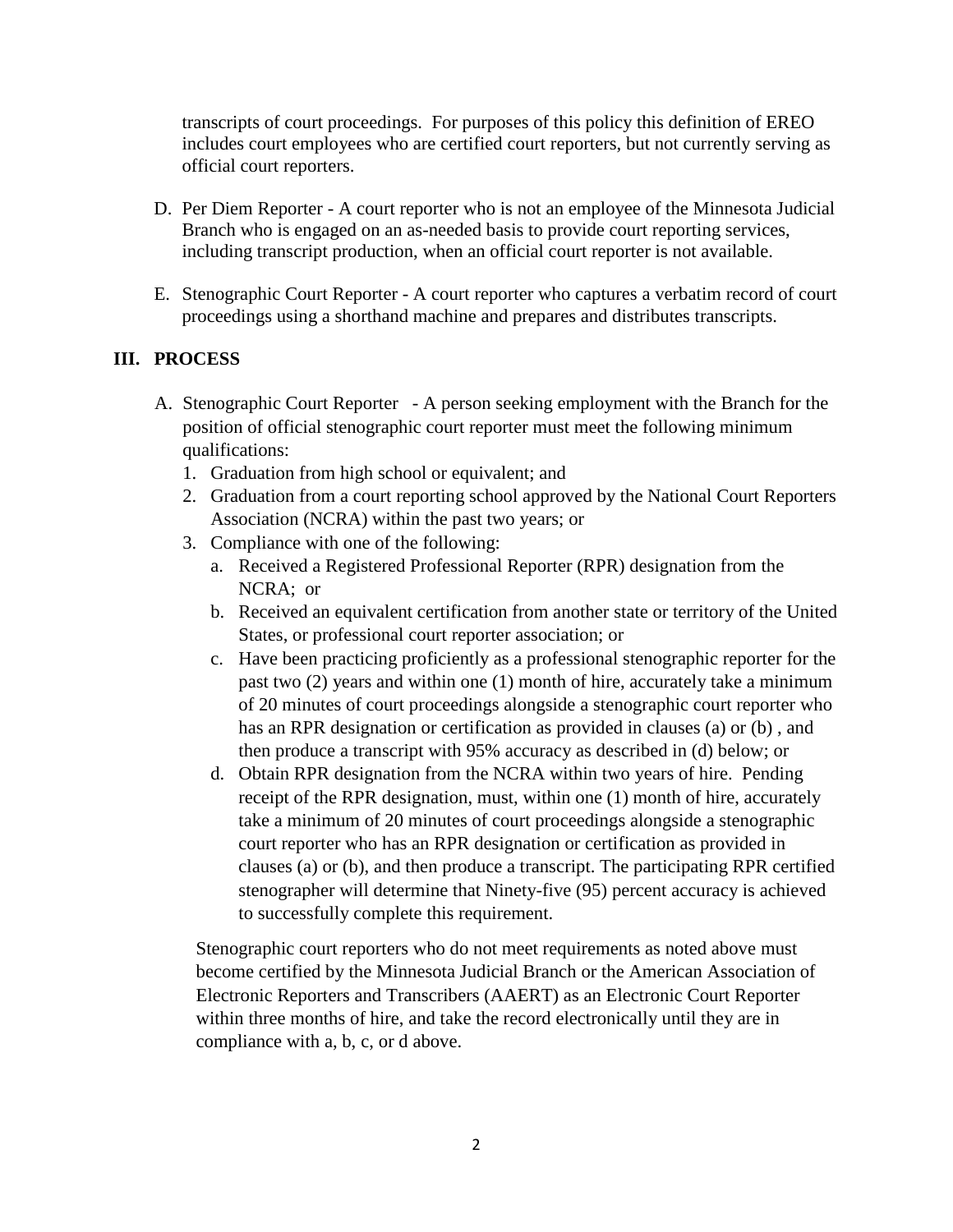- B. Electronic Court Reporter A person seeking employment with the Branch for the position of official electronic court reporter must meet the following minimum qualifications:
	- 1. Graduation from high school or equivalent; and
	- 2. Any combination of training and work experience which indicates possession of the knowledge, abilities, and skills listed in the classification specification; and
	- 3. Compliance with one of the following within three months of hire:
		- a. Receive an Electronic Court Reporter certificate from the State Court Administrator, or
		- b. Receive an Electronic Court Reporter Certification and an Electronic Transcriber Certification from the American Association of Electronic Reporters and Transcribers (AAERT); or
		- c. Receive an Electronic Court Reporter certification from an accredited court reporter school.
- C. Per Diem Reporter A person seeking a temporary per diem appointment as a substitute reporter with the Branch must meet the following minimum qualifications:
	- 1. Graduation from high school or equivalent; and
	- 2. Graduation from a court reporting school approved by the National Court Reporters Association (NCRA) within the past two years; or
	- 3. Compliance with one of the following:
		- a. Received an RPR designation from the NCRA or an equivalent certification from another state or professional court reporter association; or
		- b. Have been a practicing stenographic reporter for a minimum of two years, with proof being provided; or
		- c. Received an Electronic Court Reporter certificate from the State Court Administrator or an equivalent certification from another state; or
		- d. Received an Electronic Court Reporter Certification and an Electronic Transcriber Certification from the American Association of Electronic Reporters and Transcribers (AAERT) or an equivalent certification from another professional court reporter association.
- D. Electronic Recording Equipment Operator Court employees must have received an Electronic Recording Equipment Operations certificate from the State Court Administrator.
- E. Complaint process Any complaints about the competency or conduct of an official court reporter, per diem reporter or electronic recording equipment operator shall be filed with the judicial district administrator. The appointing authority shall resolve the complaint, in consultation with the chief judge and judicial district administrator.